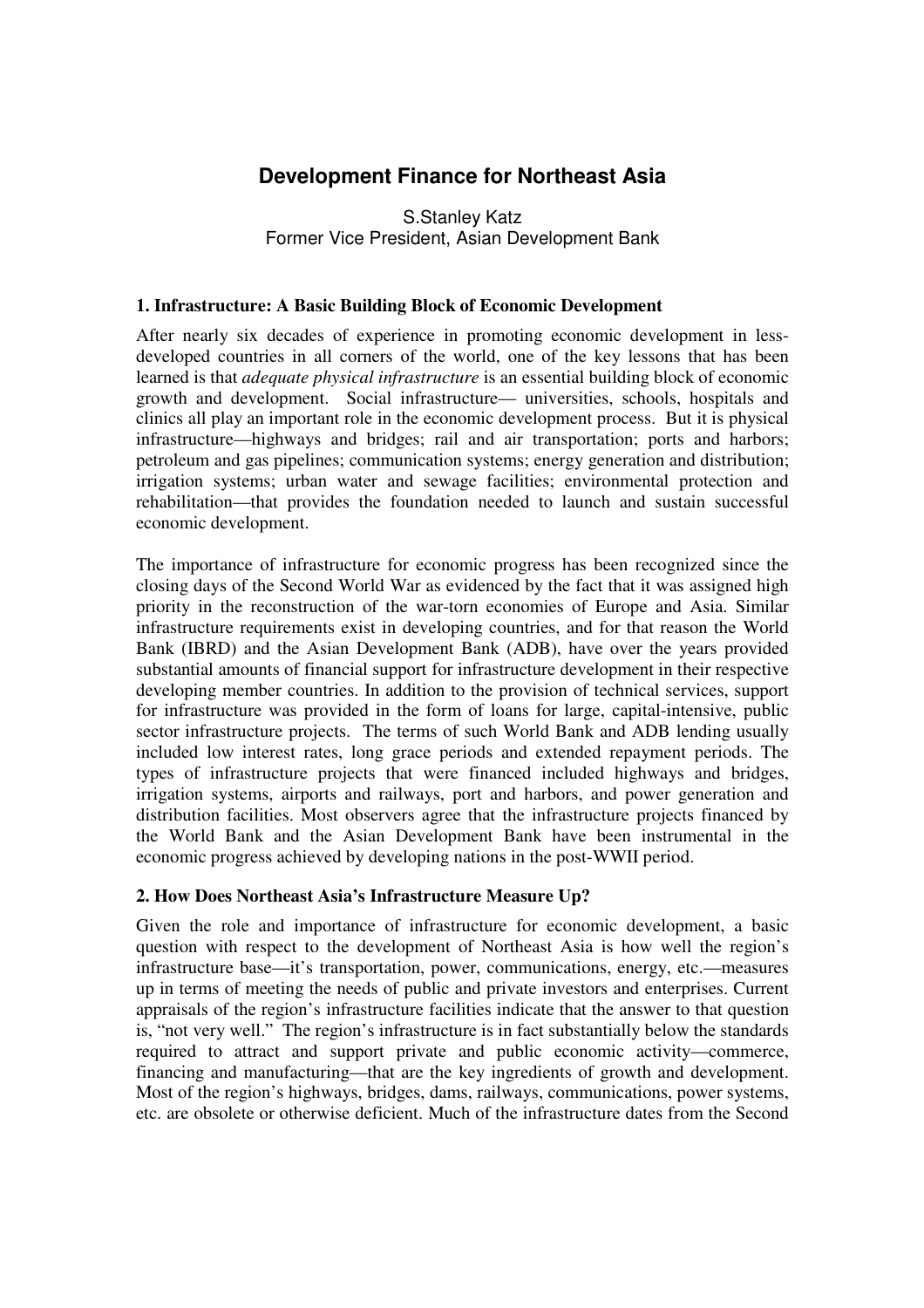World War and the cold war, and during the intervening years it has not been adequately maintained.

Substantial amounts of capital will have to be invested to correct these deficiencies—that is, to cover the costs of the maintenance, upgrading and expansion that will be necessary to bring the region's infrastructure up to a level that can support private and public sector economic activity. The amounts of capital required for these purposes far exceed the savings capacity of the region. Therefore, a substantial share of the financial resources needed will have to be obtained from the international capital markets and transferred to the Northeast Asian region. If this capital investment is not made in an adequate and timely manner, infrastructure will prove to be a barrier to the region's economic development.

# **3. How Much Capital Will Be Required & Where Will It Come From?**

Based on the investment experience of other Asian nations, the Northeast Asia Economic Forum has estimated that the region's *capital absorptive capacity*—that is, its ability to transform financial resources into sound, viable infrastructure projects—amounts to approximately \$7.5 billion a year.

In earlier post-War decades, a major share of the infrastructure financing needs of developing nations was covered by loans and/or investments from three main sources, for the most part using funds mobilized in the international capital markets. These three "traditional" sources were: (1) the Multilateral Development Banks, i.e., the World Bank and the Asian Development Bank; (2) the bilateral official assistance programs of Governments, including Japan, the United States, Canada, Australia, New Zealand and the nations of the European Union; and (3) private foreign direct investment.

# **4. Can These Sources Meet the Region's Infrastructure Financing Needs?**

The first place to look for the financing required for Northeast Asia's infrastructure projects is accordingly the World Bank and Asian Development Bank, government bilateral assistance programs and private investors. However, much has changed since the time these sources were willing and able to provide the major share of the infrastructure financing required by developing countries. In the current international environment, and based on the most optimistic projections, the most that could be expected from these three traditional financing sources for this region's infrastructure would be about \$2.5 billion a year—which would leave an annual financing gap of \$5.0 billion.

The next question is whether these three traditional sources of infrastructure financing could increase their financing for this region's infrastructure and thereby reduced the estimated \$5.0 billion annual financing gap. Unfortunately, the answer is "no"; these sources cannot be expected to increase significantly their financing for Northeast Asia's infrastructure projects. Bilateral assistance has been falling in real terms for several years and is expected to continue to follow a downward trend. The reasons include donorcountry "aid-fatigue" and over-all reduced foreign assistance budgets, the end of the cold war, the shift of resources and focus from Asia to Central Europe and the Middle East, and the emergence of domestic problems and the corresponding redirection of resources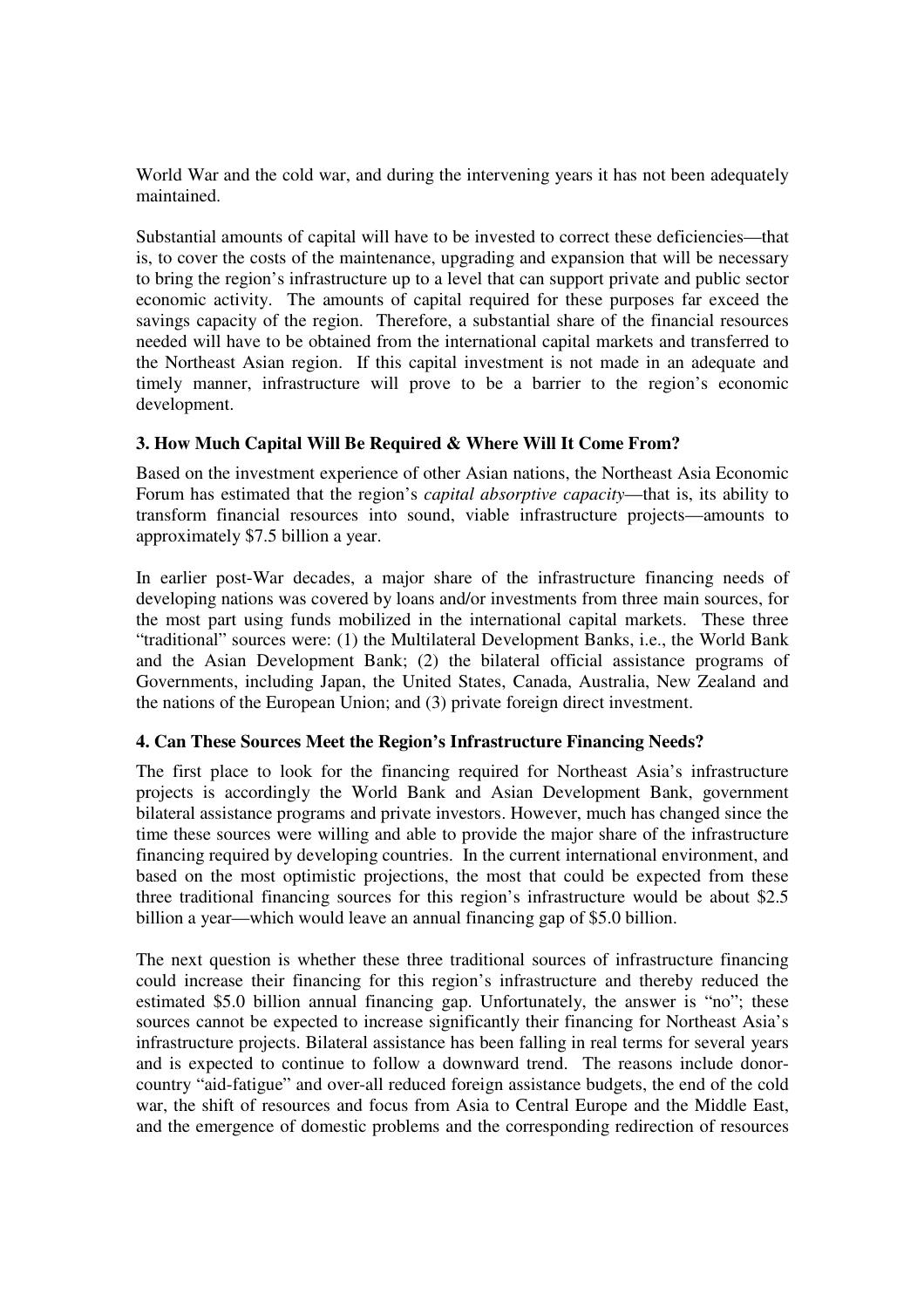to meet those needs. These factors effectively preclude any significant increase in bilateral assistance for Northeast Asian infrastructure projects.

The second possible source of added infrastructure financing are the World Bank and the Asian Development Bank. The prospects for a meaningful increase in these banks' financing for this region's infrastructure are also remote. These banks' resources are typically committed to their client-countries several years in advance. To increase their lending in Northeast Asia would require shedding or reducing financing for some existing clients or, alternatively, an agreement by major shareholding countries, i.e., the United States, Japan, Canada, EU Members and others, to substantial increases in these banks' capital resources and their authority to borrow funds in overseas capital markets. It is clear that for budgetary and other fiscal reasons the major shareholder countries would not approve a proposal to increase these institutions' capitalization and borrowing authority.

Private investors, the third potential source, could be expected to provide financing for some components of future infrastructure projects—for example, sections of pipeline or related equipment. But along side such private resources, additional financing would have to be found from other sources. A few other kinds of infrastructure, such as telecommunications or port development, where investment costs can be recovered from revenues within a reasonably short time may also be partly financed by private investors. However, given the extended period over which infrastructure investment costs can be recovered (through fees, user charges, taxes, etc.), most infrastructure is by its nature a public, rather than a private sector, investment activity. Consequently, the amount of private financing for infrastructure projects in developing countries has been, and is likely to remain, modest.

Based on these constraints, it must be concluded that it is unlikely that the World Bank or the ADB, donor governments or private investors will be able to increase their financing to more nearly meet the region's projected infrastructure investment requirements. Therefore, the projected infrastructure financing gap of \$5.0 billion remains to be covered.

#### **5. Are There Other Ways to Meet the Region's Infrastructure Financing Needs?**

One possibility for meeting the region's needs that has been suggested is a "Special Fund" in the World Bank or the Asian Development Bank for the purpose of financing Northeast Asian infrastructure requirements. Special funds have been used in the World Bank and the ADB for concessional lending (i.e., "soft-window" loans to least-developed nations) and for some other ear-marked purposes. While such special fund arrangements are satisfactory for specific, delimited programs or projects, they have not proved satisfactory for financing on-going activities such as infrastructure development. Therefore, creating a special fund would not be a suitable means of meeting the region's long-term infrastructure financing needs.

A special fund is in any case merely a *conduit* for monies that have been contributed by donor countries and other entities for a one-time, special purpose. When these donors'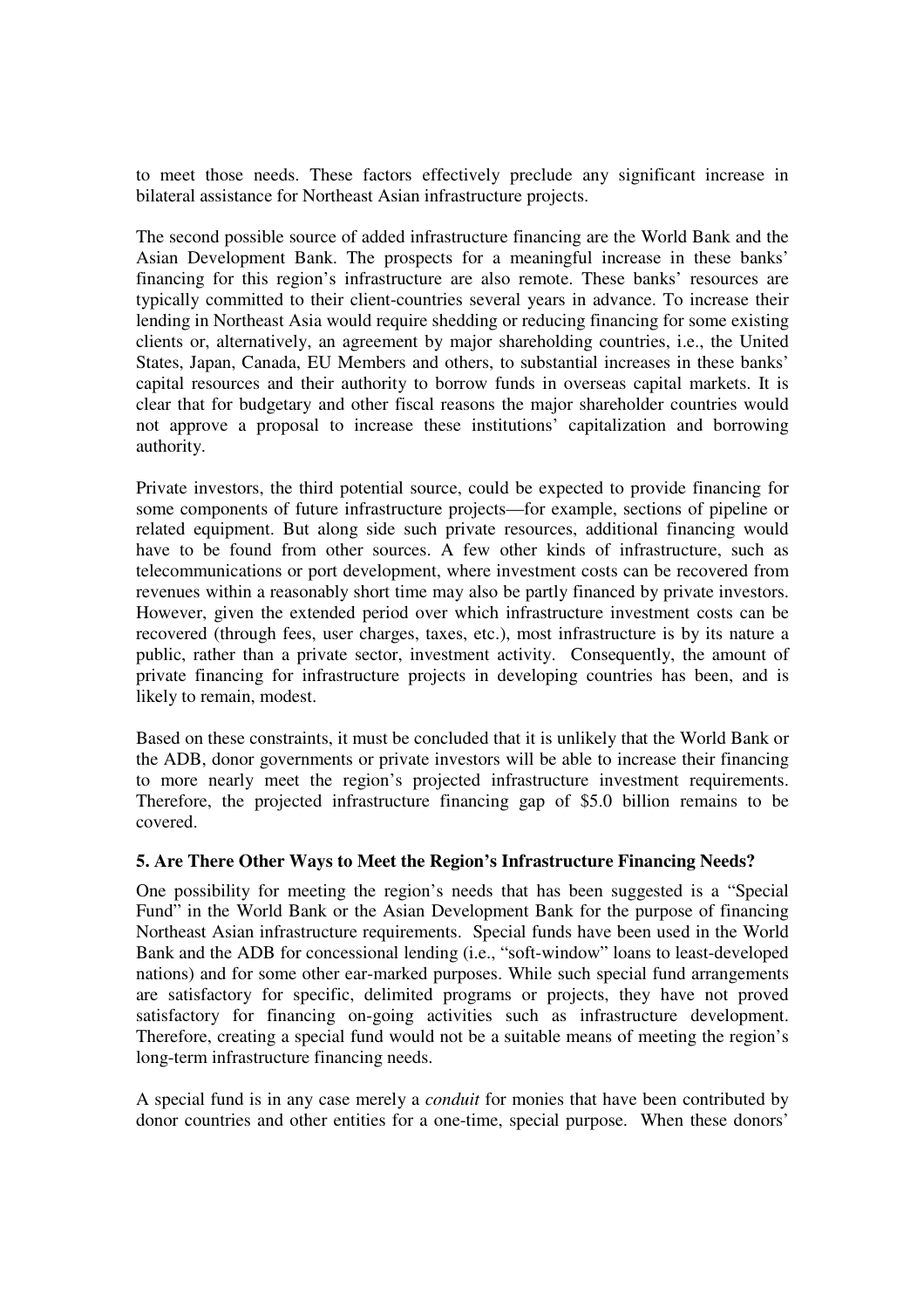contributions have been fully committed, the special fund goes out of business. In order to continue a special fund's operations, donors must agree to contribute additional resources to replenish its coffers. Past replenishment efforts have usually involved lengthy negotiations. It has proven difficult to secure agreement by all donors on the needs and amount of the replenishment as well as its duration and the shares of the financing to be provided by each donor. Replenishment exercises for the World Bank and ADB special funds have proven to be increasingly difficult in recent years and have not always ended successfully.

Moreover, a special fund does not generate any additional funds and therefore has no multiplier benefits. One euro, dollar or yen contributed to a special fund would provide only one unit of currency for financing infrastructure. The absence of a multiplier is a major shortcoming of a special fund arrangement as compared with a banking-type institution that can use its callable capital as collateral for bond issues. That facility makes it possible for such institutions to borrow a multiple amount of capital in foreign capital markets for use in financing infrastructure projects.

For these reasons, a special fund for Northeast Asia would not provide a satisfactory long-term arrangement for meeting the region's infrastructure financing needs. In fact, it would not even provide a useful interim arrangement. Rather, a special fund proposal would be an unfortunate detour from the real task of providing a mechanism that will meet this region's infrastructure financing needs over the longer term.

### **6. The Northeast Asian Development Bank (NEADB) Alternative**

The above discussion leads to these conclusions:

- (1) A more adequate infrastructure base is essential for the future economic development of Northeast Asia;
- (2) The multilateral, bilateral and private institutions and arrangements that in the past financed a major part of developing countries' infrastructure needs will not be able to meet more than a fraction of the corresponding needs of this region;
- (3) A "special fund" for financing Northeast Asia's infrastructure needs would be at best be a detour and a dead-end;
- (4) What is in fact needed is a sub-regional development bank-type institution that can bring a multiple amount of capital to the region's for financing infrastructure.

The need for a sub-regional development bank for Northeast Asia was recognized and the establishment of a Northeast Asian Development Bank, (NEADB) was proposed more than a decade and a half ago. In the intervening years the NEADB proposal has been subjected to detailed analysis and lengthy reviews by a variety experts' groups including the Northeast Asia Economic Forum. As a consequence, over the course of the past decade and one-half, it has received the endorsement and support of a large number of banking, financial and development officials and experts from Asia, Europe, North America and other regions.